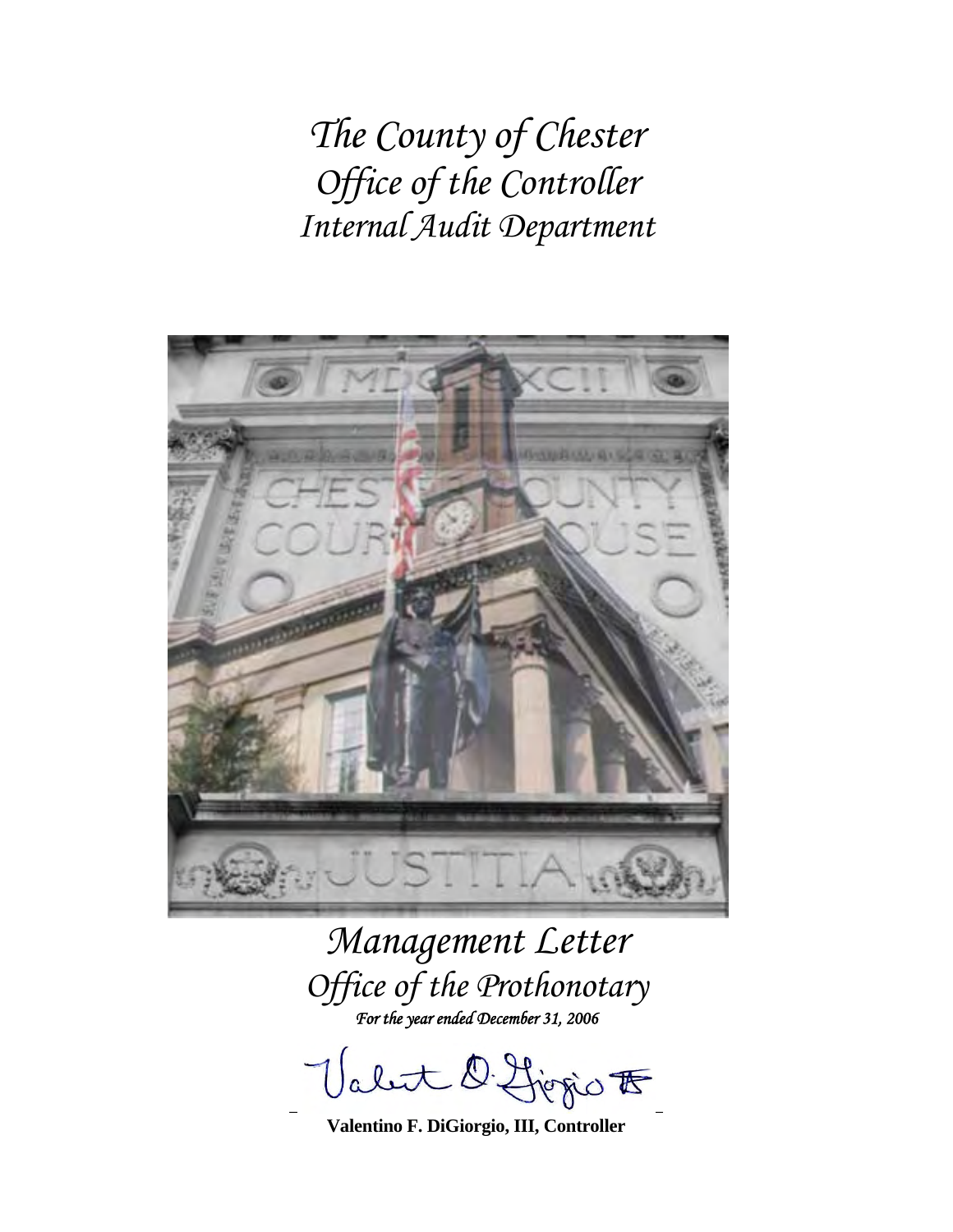# **To: Bryan Walters, Prothonotary**

## *Introduction*

On February 1, 2007, Internal Audit completed an audit of the *Office of the Prothonotary (Prothonotary)* for the year ended December 31, 2006. Gretchen W. Sohn, CIA, was the auditorin-charge and was assisted by 3 additional auditors. Internal Audit is required by County Code to review county offices annually to ensure compliance with policies and procedures and to assess their overall internal control structure. The scope of our audit included a review of the following:

- Cash/Escrow Payable
- Petty Cash/Change Fund
- Accounts Receivable
- Accounts Payable
- Cash Receipts
- Manual Receipts
- Cash Disbursements
- Voided Transactions
- Unclaimed Property Escheats.
- Automation Fee Fund

#### *Executive Summary*

The management and staff of the *Prothonotary* are, in all material respects, in compliance with policies and procedures set forth by the County of Chester, the Commonwealth, and the *Prothonotary*.

Findings involving both the internal control structure and the compliance with policies and procedures are included in this Management Letter. Based on Internal Audit's testing and observations, it is our opinion that these deficiencies are not the result of negligence, but are instead the consequence of one or more of the following:

- Oversights
- Human error
- Disregard for proper accounting procedures.

Internal Audit would like to thank the management and staff of the *Prothonotary* for their cooperation and assistance during the course of this audit. We have provided herein a copy of our "Audit Findings" and "Recommendations" for your review and comment.

Please feel free to contact our office at (610) 344-6797 should you have any questions or concerns.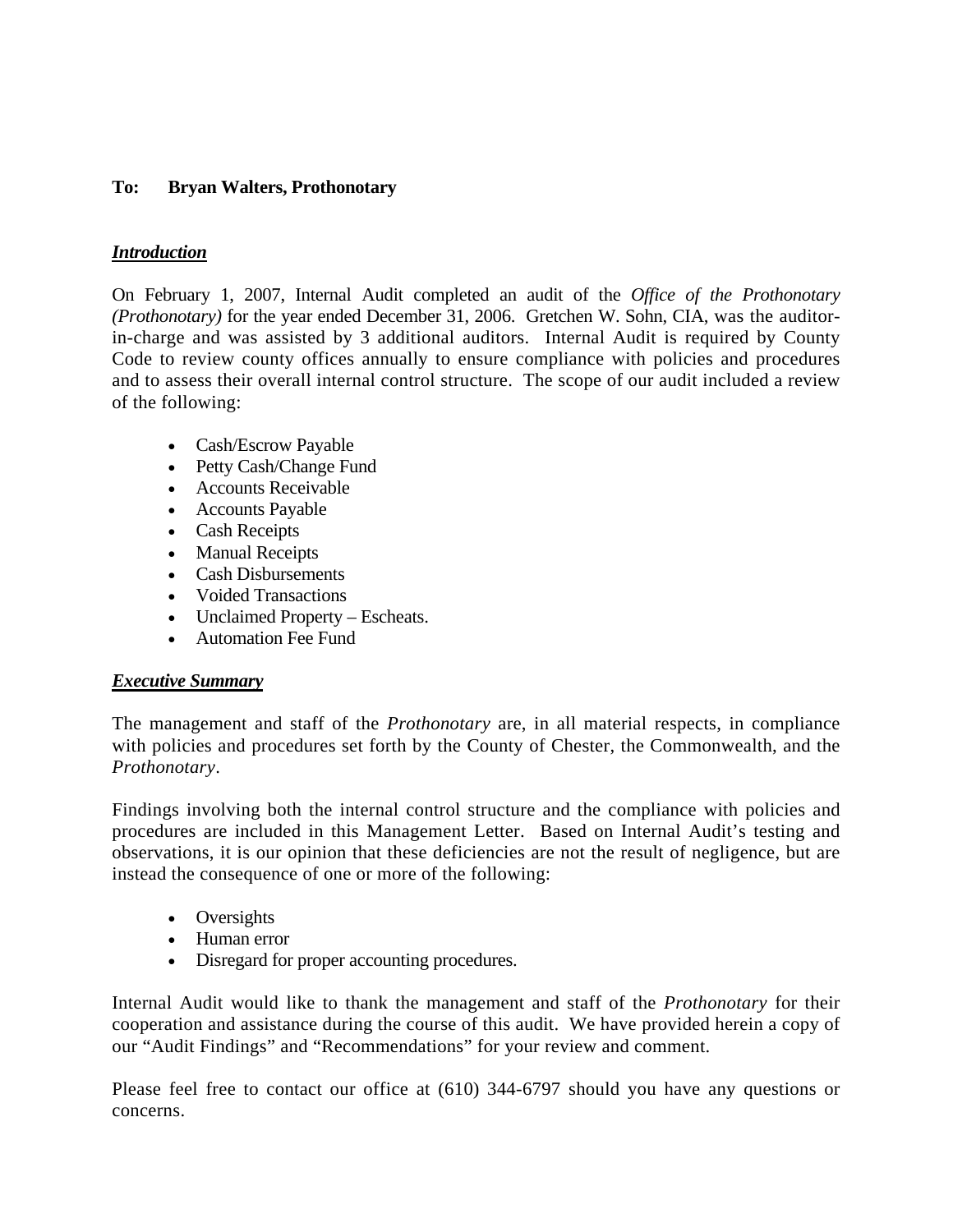# **COUNTY OF CHESTER OFFICE OF THE PROTHONOTARY FINDINGS AND RECOMMENDATIONS FOR THE YEAR ENDED DECEMBER 31, 2006**

# **I. INTERNAL CONTROL FINDINGS AND RECOMMENDATIONS**

#### RECORDKEEPING/RECONCILIATION

#### Finding 1: Bank Reconciliations and Related Journal Entries

Internal Audit noted the following:

- In 2 instances, unsupported journal entries were processed in order to reconcile month-end.
- In 1 instance, a monthly interest payment on the escrow bank account was not posted to the books.
- A check written from the regular bank account on 12/15/06 payable to the Prothonotary Automation Fee account was not deposited timely.

#### Recommendation

Internal Audit recommends the continued monthly review of the bank reconciliations and accounting work. Internal Audit also recommends that the *Prothonotary* bookkeeper seek assistance from the resources available when any accounting questions and/or problems arise.

#### Auditee Response

Auditee concurs with the findings and recommendations. *Prothonotary* will continue their review of reconciliations and corresponding work. The bookkeeper will seek assistance from other resources when a problem or question arises.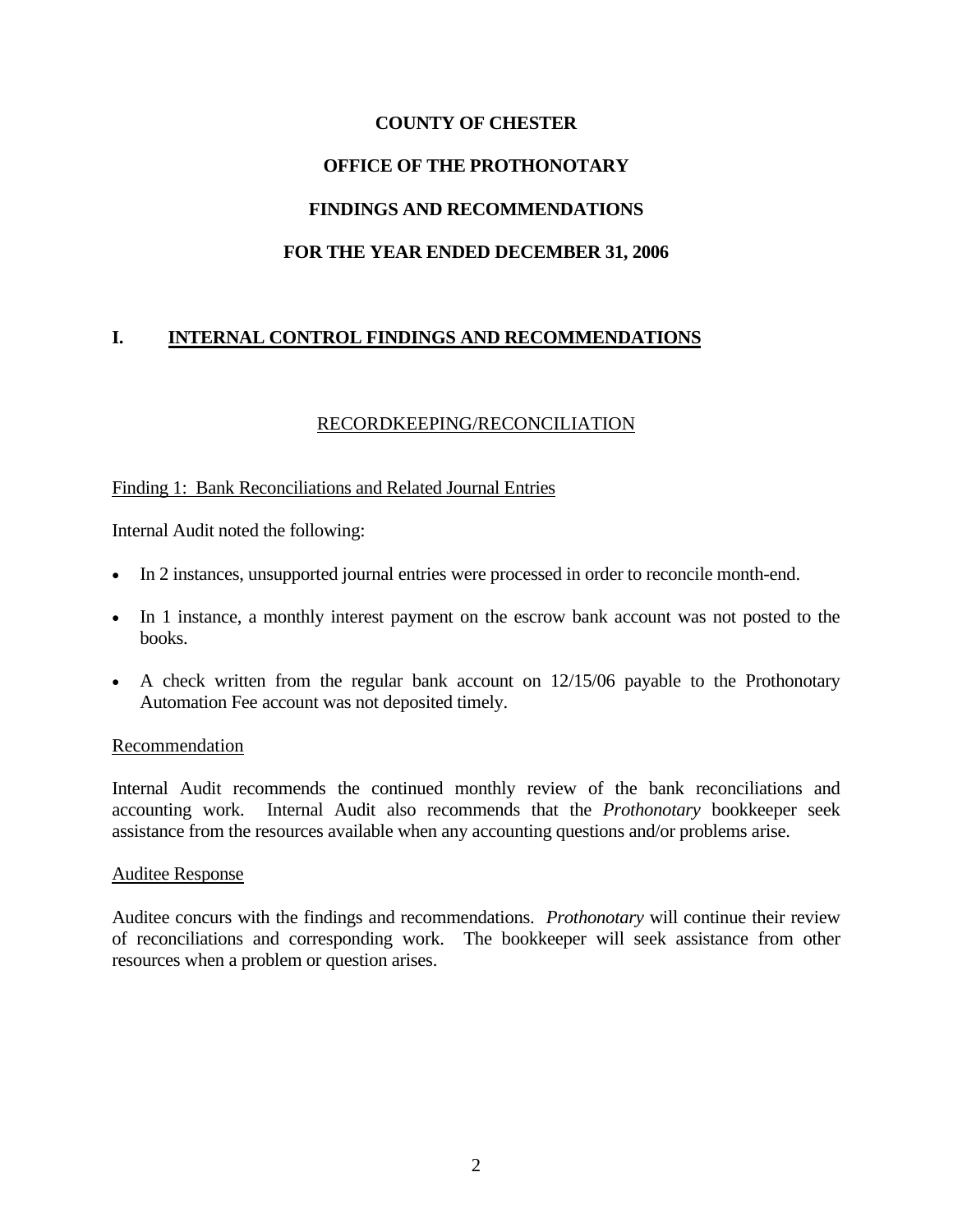## **OFFICE OF THE PROTHONOTARY**

## **FINDINGS AND RECOMMENDATIONS**

## **FOR THE YEAR ENDED DECEMBER 31, 2006**

## **II. COMPLIANCE WITH POLICIES AND PROCEDURES**

#### Finding 1: Accounts Payable

Internal Audit noted the following:

- Journal entry #7484 erroneously credited \$124 to the "due to County" account instead of the "due to State" account.
- Entries to post a check written from the regular bank account were processed incorrectly.
- June's payment to the State was short by \$.04.

#### Recommendation

Internal Audit recommends that management take the necessary steps to ensure an independent supervisory review of any reports completed by the bookkeeper, as well as any transactions to be recorded by the bookkeeper to ensure that the entries are posted to the correct G/L accounts.

#### Auditee Response

Auditee concurs with the findings and recommendation. Management will insure that monthly review will ensure transactions and postings are accurate.

#### Finding 2: Manual Receipts

Internal Audit noted the following:

• In 5 instances, the "filed by" information on the system receipt does not agree to the "filed by" information on the manual receipt.

#### Recommendation

Internal Audit recommends that all information from the manual receipt be accurately entered into the system.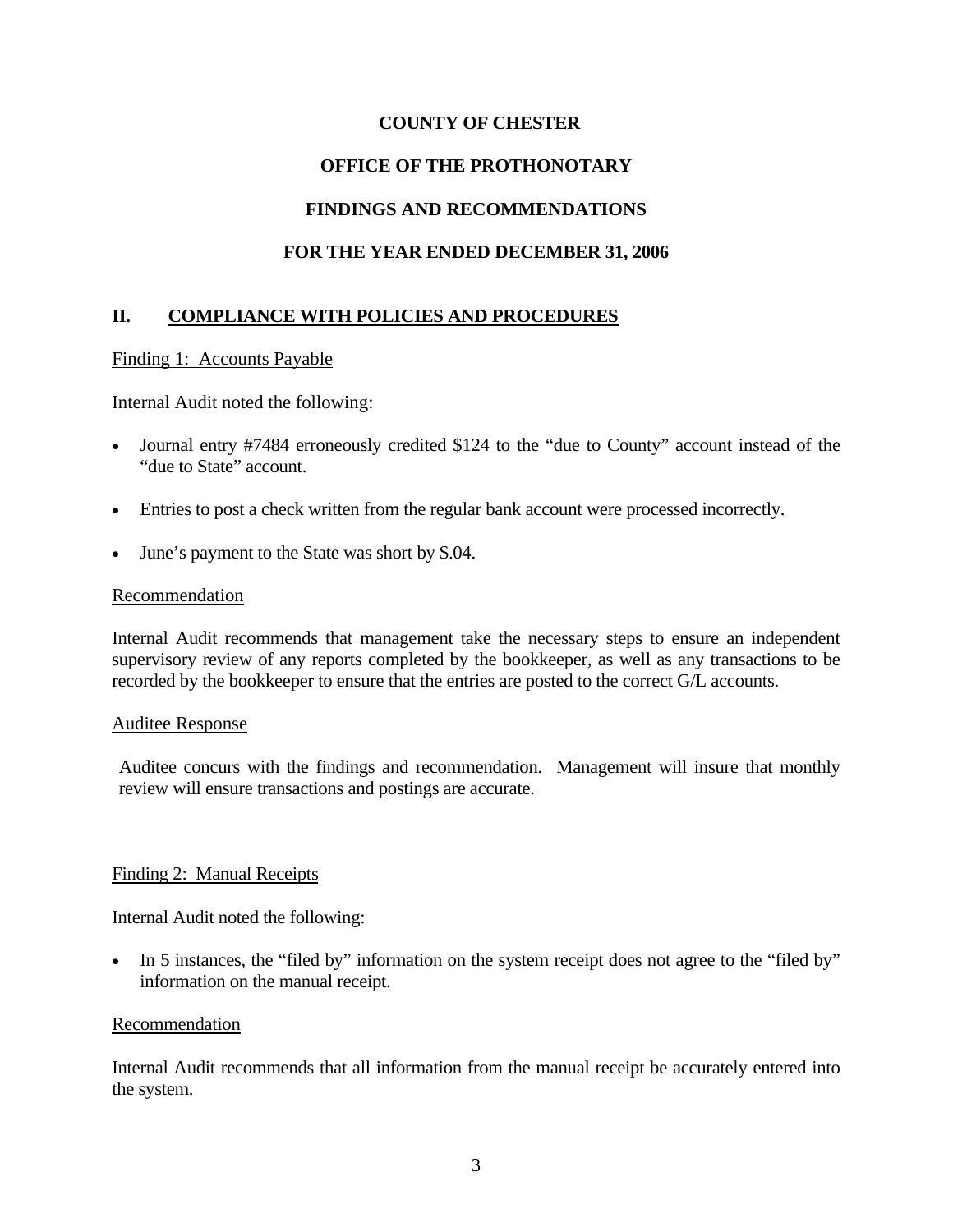# **OFFICE OF THE PROTHONOTARY**

# **FINDINGS AND RECOMMENDATIONS**

# **FOR THE YEAR ENDED DECEMBER 31, 2006**

# **II. COMPLIANCE WITH POLICIES AND PROCEDURES (continued)**

## Finding 2: Manual Receipts (continued)

#### Auditee Response

Auditee concurs with the finding and recommendation. Information will be accurate. Also, the *Prothonotary* has transferred the location of the Naturalization Reception from the Bar Association to the Commissioners' Office. This lowers the incidences of using manual receipts for the passport applications. By default, the error rate will drop.

#### Finding 3: Cash Disbursements

Internal Audit noted the following:

• In 1 instance, the case  $#$  and/or receipt  $#$  was not referenced on the check or check stub for a "refund of overpayment" check.

#### Recommendation

Internal Audit recommends that checks and check stubs contain adequate documentation to ensure a complete audit trail.

#### Auditee Response

Auditee concurs with the finding and recommendation. The bookkeeper will insure that enough information is displayed on checks and stubs for a good audit trail.

#### Finding 4: Voided Disbursements

Internal Audit noted the following:

- In 3 instances, check stubs were not properly labeled "void".
- In 1 instance, a lost check was re-issued 2 months prior to being voided and taken off the outstanding check list.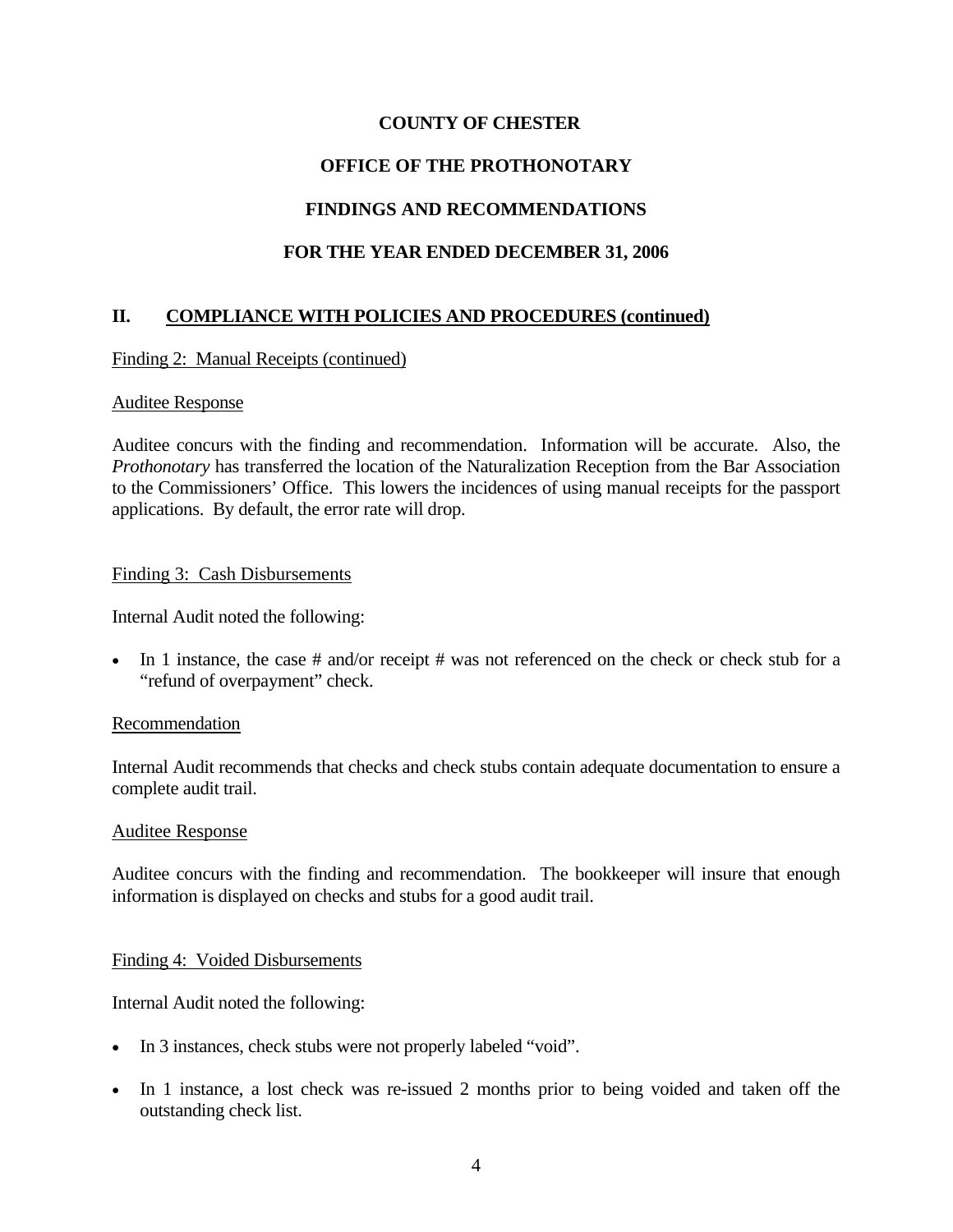# **OFFICE OF THE PROTHONOTARY**

# **FINDINGS AND RECOMMENDATIONS**

# **FOR THE YEAR ENDED DECEMBER 31, 2006**

# **II. COMPLIANCE WITH POLICIES AND PROCEDURES (continued)**

## Finding 4: Voided Disbursements (continued)

#### **Recommendation**

Internal Audit recommends that all voided checks be properly labeled as such. Internal Audit also recommends that checks not be reissued before being voided on the books.

#### Auditee Response

Auditee concurs with the findings and recommendation. The bookkeeper will double check for voiding stubs and only reissues will happen after the void is on the books.

#### Finding 5: Unclaimed Property - Escheats

Internal Audit noted the following:

• In 2 instances, no documentation was on file to support that the required "due diligence" had been performed.

#### Recommendation

Internal Audit recommends that documentation of the "due diligence" performed be kept on file for every escheated check.

#### Auditee Response

Auditee concurs with the finding and recommendation. The bookkeeper will ensure that every letter of "due diligence" is mailed and filed.